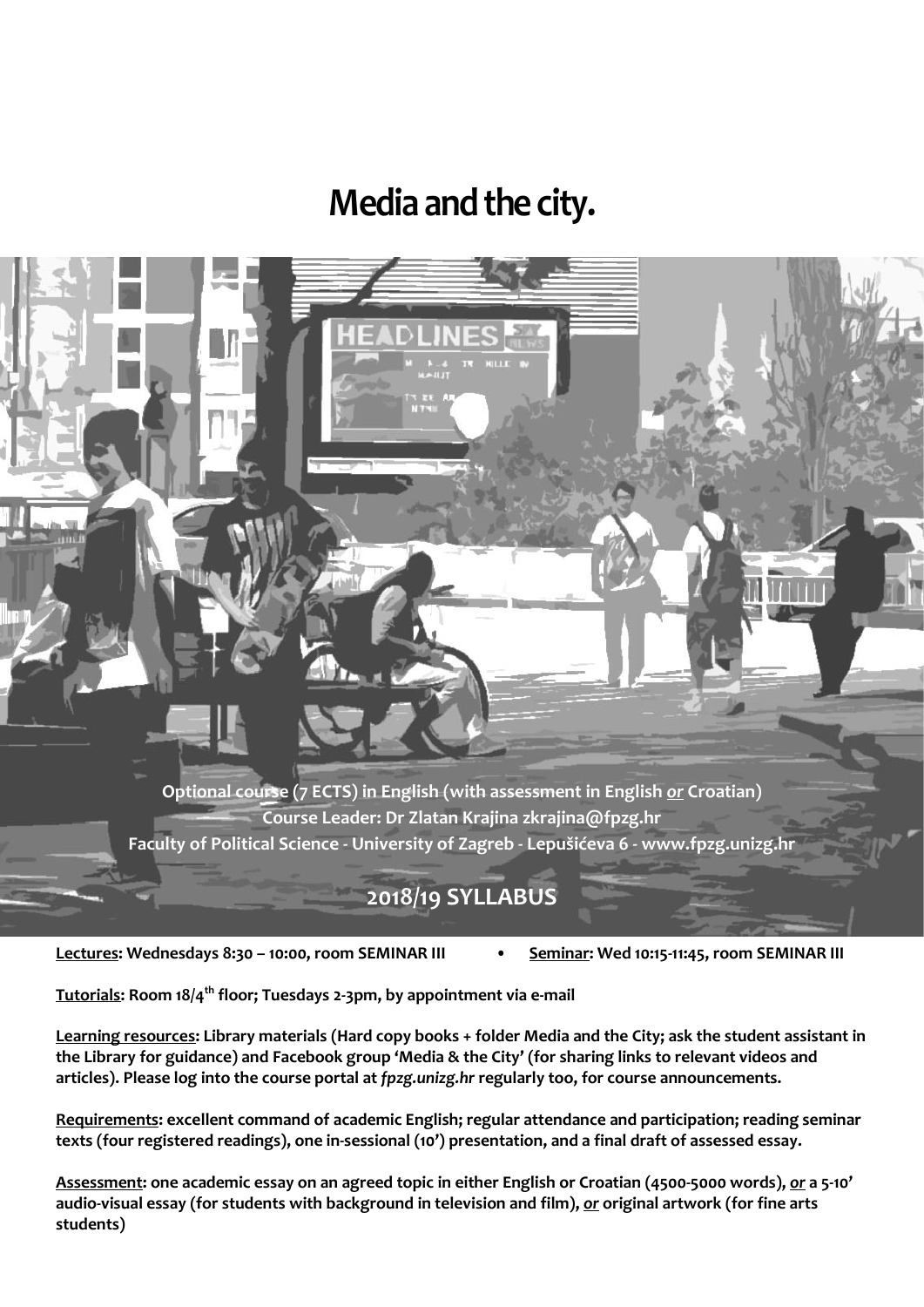#### **COURSE SUMMARY**

We have entered the *urban age* - most of the world population now lives in cities, which means we live in spaces managed and negotiated via the use of an array of communication technologies and practices.

In what is a rapidly growing field in media and cultural studies, the concoction "media city" cannot satisfactorily examine the dual object of its study from a single perspective (neither urban studies nor media studies alone), but requires select inputs from a range of disciplines (politics, media studies, urban studies, human geography, sociology of everyday life, sociology of media consumption, cultural studies, and architecture). Adopting this inter-disciplinary frame, in this course we examine how contemporary urban spaces manifest themselves as "mediated cities", and why it is useful to understand a wide array of media and communications in their formative *urban* context, such as:

- reading city spaces (plans, layouts, street furniture, monuments) as symbol and text;
- understanding urban infrastructures such as squares as media (and vice-versa);
- the rise of transnational cultures and social disparities in global cities;
- urban and suburban media cultures: newspapers, cinema, radio, television and the mobile phone;
- changing spaces and practices of urban consumption (the storefront, the mall);
- the mediation of the neighbourhood, community and diaspora;
- the centrality of politics and culture to urban regeneration;
- communicative responses to urban crises such as racism, poverty and pollution;
- the role of street art, graffiti and performance in the negotiation of 'the right to the city';
- city competition and urban branding;
- outdoor advertising;
- changing forms of urban experience: indifference, encounter, flaneuring, street life;
- moving image architecture;
- the transformation of private/public as well as global/local in the contemporary city;
- 'smart'/cyber urbanism;
- the emergence of Media City production spaces and clusters.

You will gain access to cutting edge, creative and critical intellectual tools for understanding mediated urban life and you will develop an informed and independent understanding of what it means to live in the contemporary city. You will be expected to investigate mediated urban living creatively and critically, through a range of crossdisciplinary association, combined and unconventional methodology (paying attention to historical links and materiality of communication) as well as developing your own interest in the more specific issues and phenomena.

Hope you enjoy the course!

Zlatan Krajina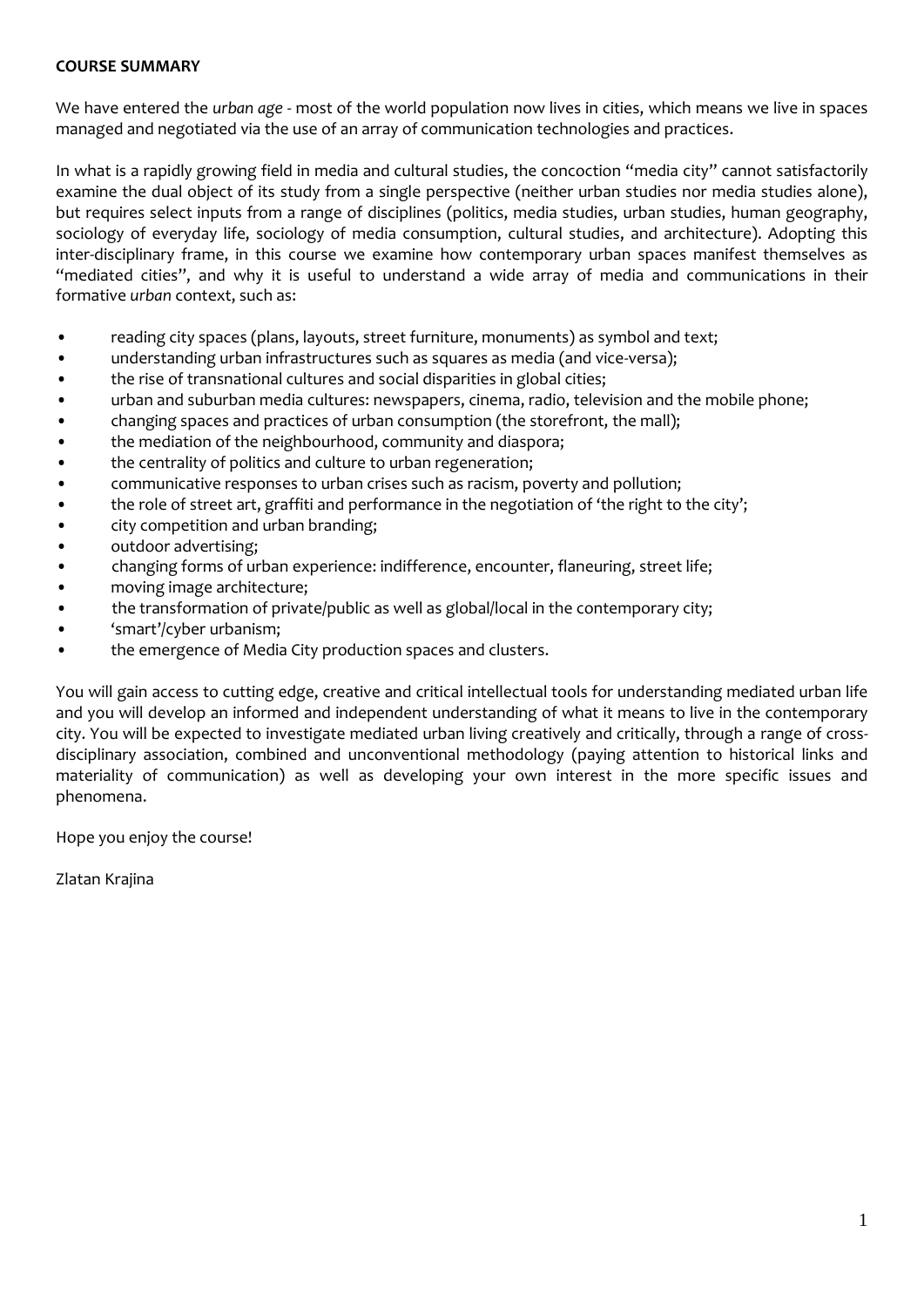#### **LEARNING AIMS AND OUTCOMES**

## **General Learning Outcomes**

By the end of the course students will:

- become familiar with key perspectives on the relevance of media and communications in the development of the modern (industrial) city and the post-modern (service-based) metropolis;
- be able to engage in an depth, informed and critical exploration of an empirical case of mediated urban living;
- demonstrate a sound understanding of how urban communication informs the ongoing transformation of cities and citizens' daily lives;

## **Specific Learning Outcomes**

By the end of the course students will be able to:

- demonstrate an understanding of contemporary debates in urban and media studies;
- undertake and report on independent and multidimensional research on a particular case of urban communication;
- think inter-disciplinarily about matters of space, technology, identity and community;
- work individually and in groups, and make use of a diverse range of academic and non-academic resources (e.g. the arts, libraries, electronic sources, public sites, archives, etc.)

## **STUDENT PARTICIPATION AND REQUIREMENTS**

This **syllabus** is the key document students should consult on all matters of the Media and the City course.

Further information such as weekly announcements, works cited in lectures, essay writing guidelines, essay questions, and assessment criteria, will be distributed during the term and posted on the **Intranet**.

**Lectures** will demonstrate key theoretical perspectives and empirical case studies on a particular urban media *theme* (e.g. architecture, cinema, advertising, community, public art, etc.). **Seminars** are designed as a student forum to engage in informed debates about weekly topics. Media and the city is about how we live and the spaces we inhabit. Thus, allow your daily experience to feed back to your studies and bring into the seminar whatever relevant materials you may come across during the term.

In preparation for the **seminar**, students are required to **read either one weekly case study** by their choice from those listed for each week's session **or a seminar text given out by the course leader** in advance of the session. These texts are here to stimulate your reflection on questions supplied under the heading 'Things to think about…', which you are advised to observe before the session. See below on requirements and see the list of **seminar texts.**

All case studies and seminar texts are located inside a **folder**, containing all electronic forms of literature, called *Media and the City*. The folder is available in the College Library, at the Demonstrators' desk, to be copied onto a personal memory storage. The folder is divided into subfolders pertinent to individual weekly sessions, inside which 'seminar' texts are marked. All other texts inside individual session's subfolders are there to offer you choice in your pursuit of the particular topics you want to investigate (no one has read everything!). There is a separate folder called 'key readers' containing collections of canonical texts which speak to almost any topic imaginable and are also good reference points for doing literature reviews for your essays.

Inspired by Walter Benjamin's saying that 'to know a city, it is necessary to lose oneself in it', sessions **4 and** *8* will consist of a series of *urban walks.*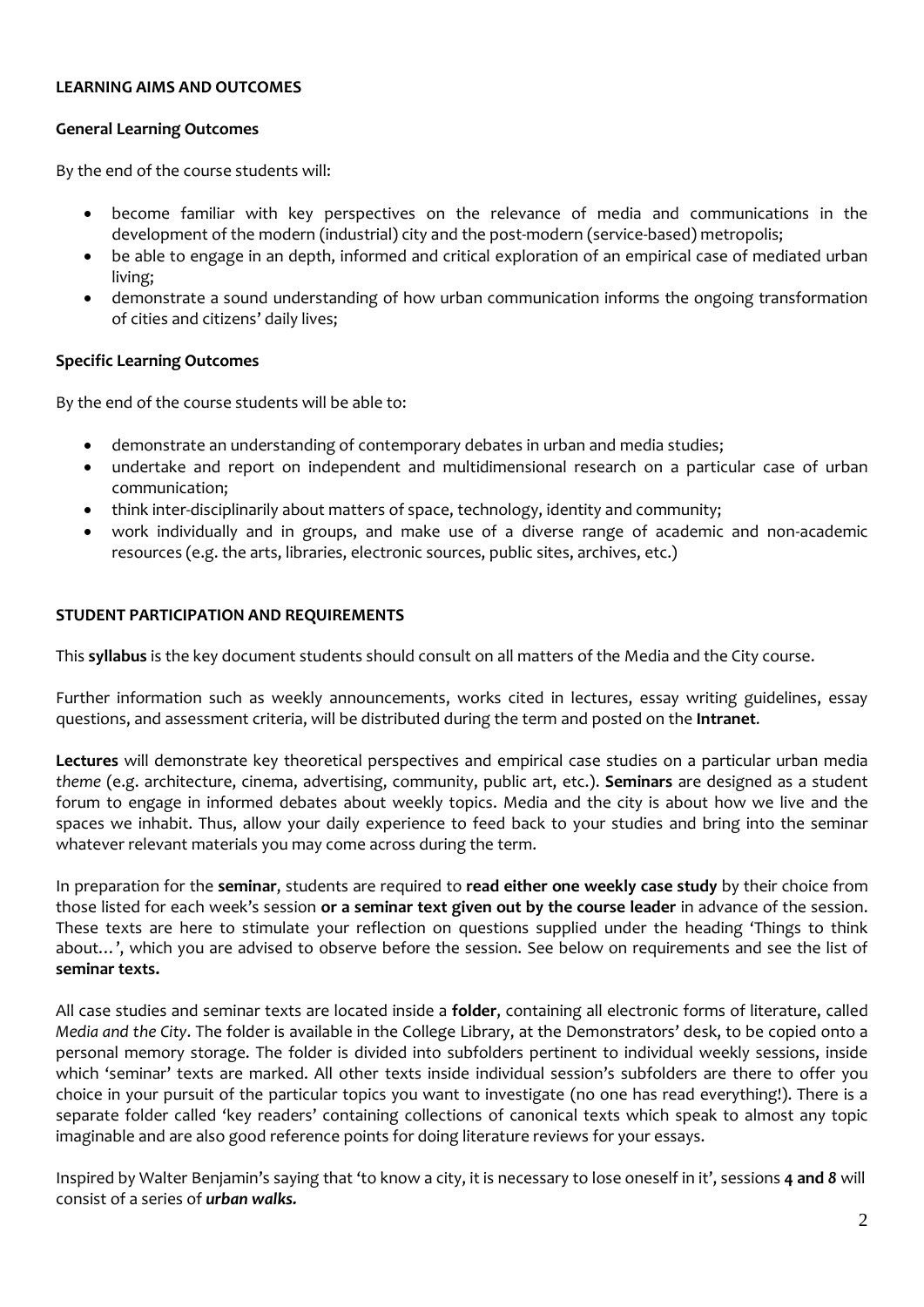#### **REQUIREMENTS:**

- 1. Students are required to **attend** both lectures and seminars. The student qualifies for the examination entry by having no more than *three* absences from either component during the term.
- 2. Students are required to **read at least two seminar texts in each of the two parts of the course** and refer to them during seminar discussion.
- 3. In *Session 8*, students will be required to submit a mid-term 800-1000 word long *coursework*, in English, which will be a creative and critical report on a case of urban mediation of their own choice. This short piece of advance writing can be considered as a working 'urban diary' in which you reflect on whichever event, text, technology, etc., on mediated cities, and use as a reference point one to three texts from any of the sessions covered thus far. In terms of deciding about style and focus, you may find inspiration in
	- Georges Perec's discussion on 'how to see' in *Species of Spaces* (The Street),
	- Michel De Certeau's chapter on walking in The practice of everyday life (1984),
	- Walter Benjamin's essays *One Way Street*.
	- For the more contemporary examples of 'urban diaries', see also scanned bits of past student work from the *Street Signs* journal issued periodically by The Centre for urban and community research at Goldsmiths College, University of London (in Writing Guidelines subfolder in the M & C folder!).
	- See also Helen Thomas' 'Stories of Plain Territory: The Maidan, Calcutta' (in *The Unknown City*, 2000).

*…..just go into the city and send us a meaningful and informed reflection on something that caught your eye!*

*Coursework will not be marked* but failure to submit will result in your final essay being marked down by one mark. The purpose of the coursework is to give you early feedback on where you are in academic writing on this course early enough to improve for the final essay.

- 4. Students are required to prepare one 5-10' long **presentation** each on one of the assigned key texts and as part of the presentation to refer to a relevant case related to the assigned text (explore the background of the case, prepare visuals to stimulate debate in the classroom, explain connections to the weekly theme).. *Texts for presentations will be assigned in week 1*. After the presentation, students are kindly asked to post their examples for others to see on our Media and the City FB group.
- 5. In **week 13** (last week) you are **required** to present in several minutes your **work-in-progress** for the final essay.

You are invited to join our *Facebook group Media and the City* where you will meet students from previous years, international researchers in this field and if you scroll down our posts (five years back!) you'll encounter endless links to examples and cases – if you're lacking ideas what to write about, the Facebook group is a good resource to begin with, even as a way of getting a sense of the kinds of stuff that might be relevant in your studies on this course....

There is no single *textbook* for any one contemporary media and cultural studies topic. Latest hardcopy arrivals in the *college library* are:

READERS:

Markham, T. and Rodgers, S. (2017) *Conditions of Mediation* London: Peter Lang Parks, L et al (2018) *Traffic Signal* NEW EDITION: LeGates, R. T. and Stout, F. (2016) *The City Reader* 6 th edition Routledge. Bridge and Watson (2010) *Blackwell city reader 2nd edition* London: Wiley Graham, S. (2004) *Cybercities Reader* London: Routledge. McQuire, S. et al (eds) (2009) *Urban Screens Reader* Institute of Network Cultures, Amsterdam – available online [http://www.networkcultures.org/\\_uploads/US\\_layout\\_01022010.pdf](http://www.networkcultures.org/_uploads/US_layout_01022010.pdf)

MONOGRAPHS:

Morley, D. (2017) *Communications and Mobility: The Migrant, the Mobile Phone, and the Container Box* London: Wiley.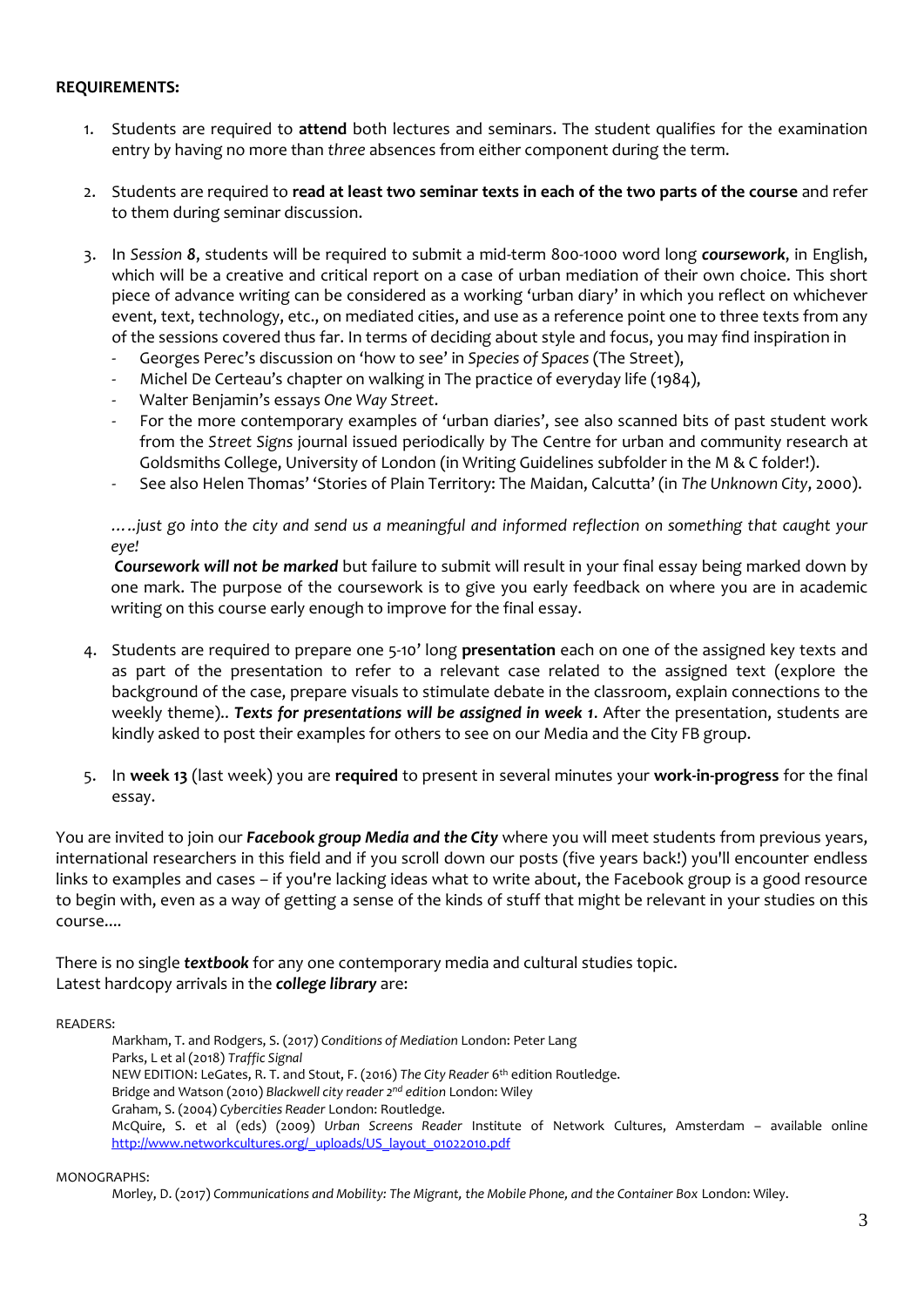Gordon, E. (2010) *The Urban Spectator: American Concept-Cities from Kodak to Google* Hanover and London: University Press of New England.

Fuller Matthew, *Media ecologies: materialist energies in art and technoculture Cambridge: The MIT Press, 2007.* Krajina, Z. (2014) *Negotiating the Mediated City: Everyday Encounters with Urban Screens* London and New York: Routledge. McCarthy, A. (2001) *Ambient television: visual culture and public space* Duke Uni Press

#### TEXTBOOKS:

McQuire, S. (2016) *Geomedia: networked urbanism* Polity.

McQuire, S. (2008) *The Media City: Media, Architecture and Urban Space* Los Angeles, London, New Delhi and Singapore: Sage Publications

#### THEME SPECIFIC COLLECTIONS:

Ailleo, G. et al (eds) (2017) *Communicating the City: Meanings, Practices, Interactions London: Peter Lang.* Krajina, Z. and Blanuša, N. (eds) (2016) *EU Europe Unfinished* London: Rowman and Littlefield (see chapters by Milevska, Ditchev, Obad and Čvoro) Crisp, V and Menotti G (2015) *Besides the Screen: Moving Images through Distribution, Promotion and Curation* London Palgrave Parks, L and Starosielski, N (2016) *Signal Traffic: Critical Studies of Media Infrastructures* University of Illinois Press Shaw, D. and Humm, M. (eds) (2016) *Radical Space* London: Rowman and Littlefield Hubbard, J et al (ed) (2014) *Public Space, Media Space* London: Palgrave Vukić, F. *Zagreb: Modernity and the City* AGM

#### JOURNAL SPECIAL ISSUES:

*Culture Unbound* 2009; *International journal of Communication* 2016; any back issue of *Urban Cultural Studies* or *City* (accessible via NSK with your AAI password) and many others

#### The library holds a number of important texts in Croatian/Serbian/Bosnian too such as:

Auge Marc *Nemjesta* DAGGK Karlovac; studije *Živjeti u Zagrebu*, *Preživjeti u Zagrebu;* Benjamin, W odabrani tekstovi Školska knjiga; Čaldarović Ognjen *Čikaška škola urbane sociologije* Jesenski I Turk

Čaldarović, O. (2011) *Urbano društvo na početku 21.stoljeća* Zagreb: jesenski I Turk

Čaldarović, O. i (2015) Suvremena sociologija grada Zagreb : Jesenski i Turk [koristan pregled odabranih suvremenih teorija grada]

Gulin Zrnić, V. (2009) *Kvartovska spika: značenja grada I urbani lokalizmi u Novom Zagrebu* Jesenski I turk, Zagreb.(preporučujem!) Đorđević, J. (ur) *Studije kulture* Beograd: Službeni glasnik, pogotovo tekstovi o gradovima u dijelovima 'postmoderna kultura' I 'hibridna kultura'

Featherstone, M; Burrows, R. (ur.) (2001) *Kiberprostor, kibertijela, cyberpunk: culture tehnološke tjelesnosti* Zagreb: Jesenski I turk

*Grad za 21. Stoljeće*, DAGGK Karlovac; Horvat, S. (2007) *Znakovi postmodernog grada* Zagreb: Jesenski I Turk; Kodrnja et al (ur) Kultura, drugi, žene VBZ

Lefebvre H. (1974) *Urbana revolucija* Školska knjiga

Mamford /Mumford, L. (2010) *Kultura gradova* Novi Sad: Mediteran Publishing

Katarina Nina Simončič (2013) *Kultura odijevanja u zagrebu na prijelazu iz 19. u 20. stoljeće* Zagreb: Plejada.

Sabotič, I. (2007) Stare zagrebačke kavane i krčme : s kraja 19. i početka 20. stoljeća Zagreb: AGM

Vujović I Petrović (ur) *Urbana Sociologija* Beograd (!!!)

Vukić, F. Zagreb : modernost i grad AGM

Zimel Georg (ključni tekstovi prev na srpski) Mediteran publishing – I na hrvatski: Kontrapunkti kulture, Georg Simmel, Jesenski I Turk.

There is a number of *other* important studies in Croatian on Zagreb and Croatian/Serbian translations which you can find in the Croatian national and academic Library *NSK* and the City libraries network *KGZ*, which have a *fantastic* selection! As advised above, please also refer to the *Media and the city folder*; online searches for articles in the college library computers with direct access to *Sage and Taylor & Francis databases* and access to journals such as *City*, *Media Culture and Society*, *European Journal of Cultural Studies*, *Urban Studies*, *Cultural Studies, Mobilities*. In Croatian via *hrcak.srce.hr Sociologija i Prostor*, *Društvena istraživanja*, *Up & Underground*, *Nepokoreni grad, Zbornik 3. Programa Hrvatskoga radija, Zarez, Tvrđa,* etc*.*

#### **Examined Essay**

The examined essay must be written in academic English, in 4500 - 5000 words (bibliography and footnotes included), which embarks on an informed, elaborate and critical exploration of media cities, by answering any *one* of the essay questions which will be distributed later in the term.

*Do read your examined essay question closely. Whichever question you choose to answer in your essay, you must make sure you demonstrate both:*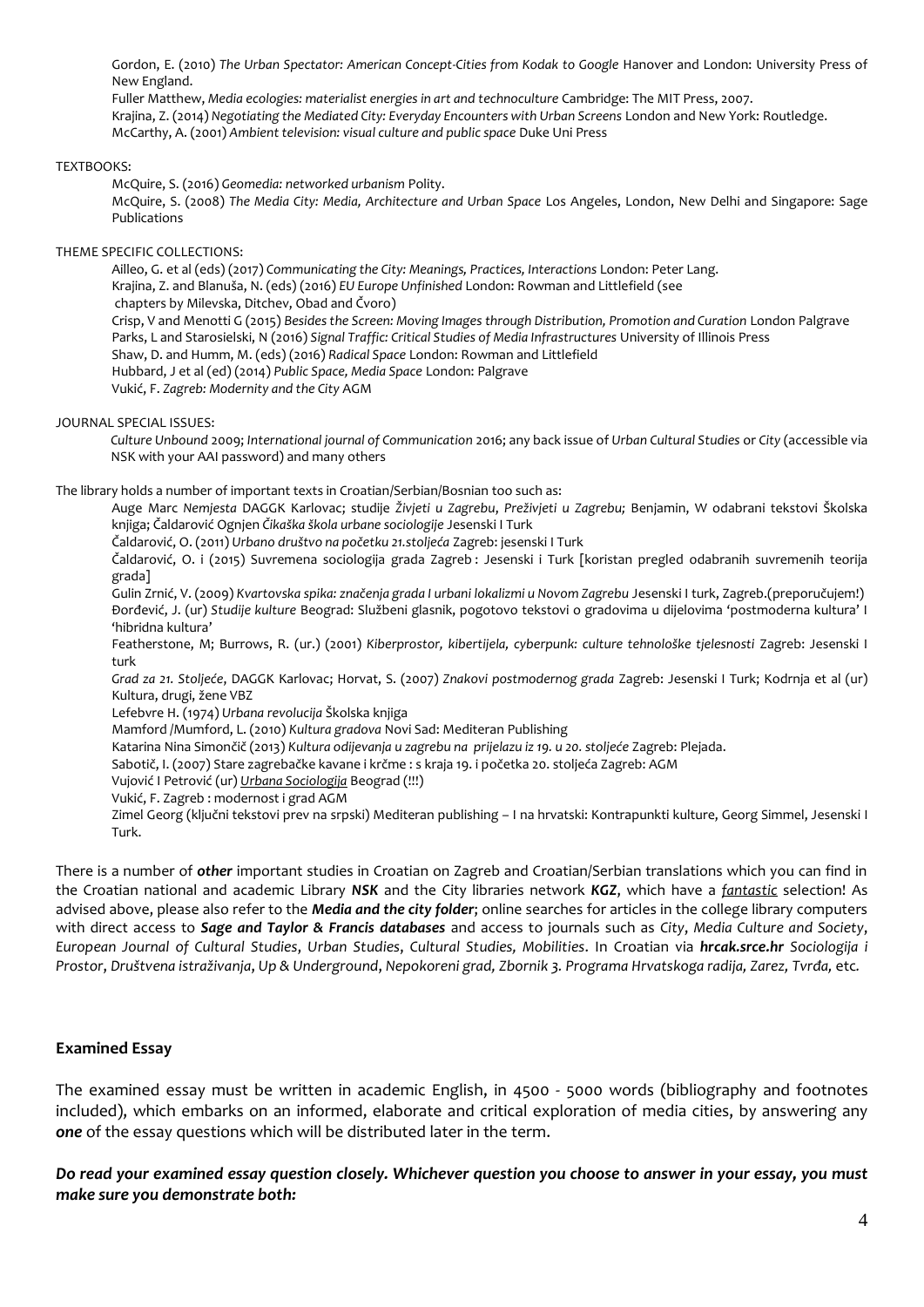- *a) An in-depth engagement with the literature and*
- *b) A critical exploration (as in 'de-familiarisation') of an empirical case.*

Papers will be graded in terms of adequacy of cases and literature chosen for the selected question, and ambition to show **how ideas and empirical issues together help us elucidate important aspects of mediated urban social realities**. Other important criteria are depth, rigour, clarity, coherence and presentation of the text.

Students will be given tutorials with the course leader. Students should discuss with the course leader the choice of their empirical case and useful approaches to be used in the essay, well in advance of the planned submission. The essay should be handed to the course leader (dates TBA later in the term on College notice boards), both in a hard copy (printed on one side, Times New Roman font, size 12, 1.5 spacing, with a title page (indicating your name, title of the essay, date of submission, title of college+course and word count), page numbers, and stapled in the upper left corner) and as a single and plain Word file on a CD (not other form of submission will be accepted), in room 18, 4<sup>th</sup> floor. The essay may only be submitted once. A new submission requires a new topic.

The examined essay is your individual original work. There will be a thorough checking of essays for plagiarism (hence the parallel electronic submission), and any such cases (whether parts or entire essays have been plagiarised) will be treated most seriously. Raise questions in the seminars on any uncertainties about appropriate quoting.

You must have a reference list at the end of the essay, structured, where appropriate, as follows:

Surname, Name (year) 'Title of article', in *Title of Journal*, Vol. X No. Y, pp. X-y. Surname, Name (year) 'Title of chapter', in Surname, Name (ed.) *Title of Book* Town: Publisher, pp. X-Y. Surname, Name (year) *Title of Book* Town: Publisher.

Use 'et al' for cases of more than two authors, and 'ibid.' for repeated reference.

## Assessment criteria include:

#### *Essay Content*

- Clarity, directness, and coherence (development) of the argument
- Theoretical understanding, grasp and use of key theoretical issues
- Evidence of independent research and critical attitude to material
- Use of empirical evidence and factual material

#### *Essay Presentation and Style*

- Presentation (title page, sections, page numbers, paragraphing, quoting)
- Intro and Conclusion (effectiveness, comprehensiveness essay plan & findings)
- Sentence structure (fluency, clarity, correctness)
- Referencing (references and bibliography)

#### **Video essays**

Students taking the *Television News in Multimedia Environments* course by Tena Perišin or have completed any earlier television/film courses before or are affiliated with TV Student are eligible for producing a video essay – instead of the standard written form.

The video essay should explore – as in the case of the written essay – how empirical social reality might be usefully explained or questioned with the use of critical academic literature, and vice-versa. The point of the video essay is NOT to be a journalistic report where images merely illustrate what's being said in the audio – the audio-visual mix should tell the story instead of typed words. It is a mini work of art but should incorporate reference to appropriate ideas/perspectives/literature from the course (via subtitles or voiceover). The video essay should be cca 10 mins long and presented on a CD. As a rough guideline, some of the films by Agnes Varda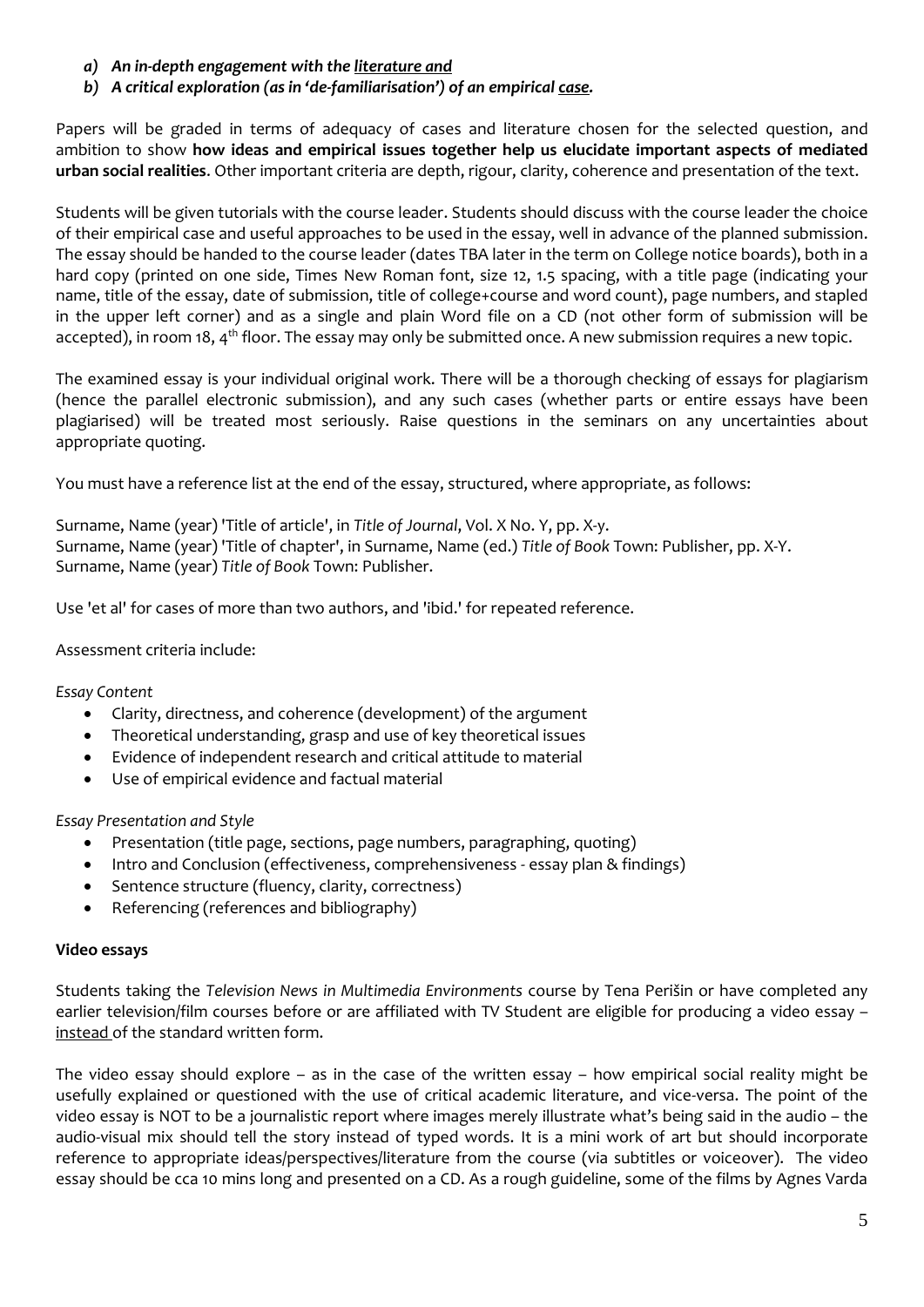(esp. "The Gleaners"), Iain Sinclair (esp his video psychogeography of postmodern urban spaces like M-25 "Orbiting London", on youtube) and Chris Marker (especially "Sunless", particularly the bits on Tokyo and issues of memory and mediated urban spaces), or else short pieces on Vedran Senjanović's youtube channel, might be a useful demonstration of the kind of engagement this task might involve.

## **Artwork as a form of assessment**

Students enrolled in the Academy of Fine Arts at the University of Zagreb are welcome to produce original art (any conceivable form), which is a critical treatment of any of the themes of the course. Artwork should include an informed written component. The topic must be agreed with the course leader in advance. The artwork is expected to be exhibited in some form, stating the purpose for which it was produced.

## **THEMATIC ORGANISATION AND SEMINAR AND PRESENTATION READINGS SESSION BY SESSION:**

#### **Session 1 – 3/10/18 – Media and the city: a fated connection?**

Michael Hoyler & Allan Watson (2013) 'Global Media Cities In Transnational Media Networks', in *Tijdschrift voor Economische en Sociale Geografie ,* Vol. 104, No. 1, pp. 90–108.

Scott Rodgers (2014) 'The architectures of media power: editing, the newsroom, and urban public space' in *Space & Culture*

Things to consider:

- What and where is a mediated city?
- How does our usual understanding of social space and of media respectively change in the context of mediated cities?

**Session 2 – 10/10/18 – A critical survey of mediated urbanism and experience (from the modern industrial city to the post-modern service-based metropolis) with an introduction to spatial analysis**

#### **Seminar text:**

Parker, S. (2004) '*Encountering the City'* in *Urban Theory and the Urban Experience:* Routledge pp 1-5.

Borden, I., Kerr, J. et al (2000) 'Things, Flows, Filters, Tactics' in Borden, I. et al (eds.) *Unknown City: Contesting Architecture and Social Space* MIT pp 3-8.

#### **Presentations:**

M. Christine Boyer (2000) 'Twice-Told Stories: The Double Erasure of Times Square' in Borden, I., Kerr, J. et al (eds.) *Unknown City: Contesting Architecture and Social Space*

De Boeck, F. (2016) 'Spectral Kinshasa: Building the City through an Architecture of Words' in Le Gates and Stout (eds) *The City reader* 6 th edition Routledge pp 394-403

Elshestawy, Y. (2016) 'The New Arab City' in Le Gates and Stout (eds) *The City reader* 6 th edition Routledge pp 328-337.

Blackwell, A. (2013) 'Shenzhen – topology of a neoliberal city' in El-Khoury, R. and Robbins, E. (eds.) *Shaping the City: Studies in history, Theory and Urban Desi*gn London and New York: Routledge.

Burdett, R. and Sudjic, D. (eds) *The Endless city* (2007) – and – *Living in the Endless City* (2011) London Phaidon (selections in the pdf, a city of your choice)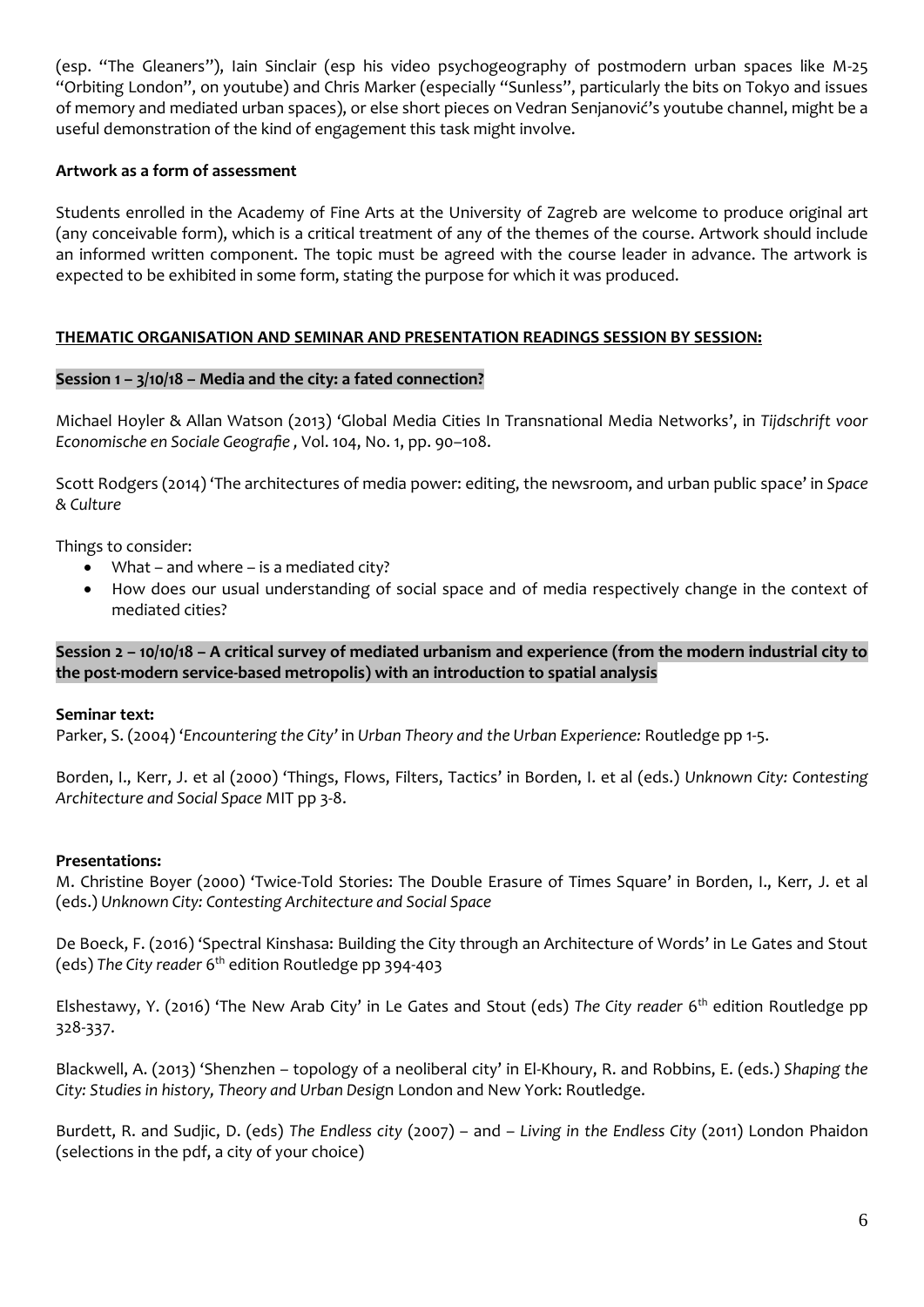Blau, E. and Rupnik, I. (2007) *Project Zagreb: Transition as Condition, Strategy, Practice* Harvard University: Actar A. (key arguments on how social transition can be read off from architecture) +

Gulin Zrnić, V. (2009) Kvartovska spika: značenja grada i urbani lokalizmi u Novom Zagrebu Jesenski I Turk, Zagreb. (the final chapter, which is in English) - background info: Vukić, F. *Zagreb: Modernity and the City* AGM, chapters by Vukić, Rogić, Spehnjak and Mahečić

Rendell, J. (2000) "Bazaar Beauties" in Borden et al The Unknown City MIT [flaneuring and feminininty]

Falu, A. (2014) 'Inclusion and right to the city: exercising women's citizen rights – the women's agenda for Rosario, Argentina' in *City, Social inclusion and Education* (Ajuntament de Barcelona)

Camarillo, A. M. (2016) 'Cities of Color' in Le Gates and Stout (eds) *The City reader* 6 th edition Routledge pp 139- 148.

Hubbard, P. 'Introduction' + 'World Cities of Sex' in *Cities and Sexualities* London: Routledge

Things to consider:

- What are the distinctive approaches to understanding cities and media developed in the above texts?
- What is the relevance of critical *spatial* analysis for how we understand media cities? What is 'spatial' about media cities?
- Identify key contours of the (post)modern urban experience.

#### **Session 3 – 17/10/18 – The Cinematic City**

#### **SEMINAR:**

Virilio, P. (2004) 'The Overexposed City' in Redhead, S. (2004) (ed.) *The Paul Virilio Reader* Edinburgh: Edinburgh University Press, pp. 83-99.

#### **PRESENTATION:**

Srinivas, Lakshimi (2009) 'Cinema in the City: Tangible Forms, Transformations and the Punctuation of Everyday Life' in *Visual Anthropology: Published in cooperation with the Commission on Visual Anthropology, 23:1*, pp 1-12 (INDIA)

McQuire, S. (2016) 'Googling the City' in *Geomedia: Netowrked cities and the future of public space*, Polity

Liotta, S-J. (2007) 'A Critical Study on Tokyo: Relations Between Cinema, Architecture, and Memory', in *A Cinematic Cartography Journal of Asian Architecture and Building Engineering/November 2007/212* , pp 205-210. (TOKIO)

Jaguaribe, B. (2005) 'The Shock of the Real: Realist Aesthetics in the Media and the Urban Experience' in *space and culture* vol. 8 no. 1, February 2005 66-82 (BRAZIL)

Parker, S. (2010) 'The city America left behind': Baltimore, *The Wire* and the socio-spatial imagination' in CITY, VOL. 14, NO. 5, OCTOBER 2010

"Zagreb na filmu" DVD, in conjunction with Vukić, F. Zagreb: Modernity and the City AGM, chapters by Koščević and Turković

Papadaki, E. (2015) 'Interactive video installations in public spaces: Rafael Lozano hemmer's under scan' in Menotti and Crisp (eds) *Besides the screen* London: Palgrave

[Abigail Susik](https://muse.jhu.edu/results?searchtype=regular&filtered_content=author&search_term=%22Abigail%20Susik%22) (2012) 'Sky Projectors, Portapaks, and Projection Bombing: The Rise of a Portable Projection Medium' *in Journal of Film and Video* Volume 64, Numbers 1-2, Spring/Summer pp. 79-92

*Guest speaker: Sonja Leboš, urban anthropologist specialising in cities and cinema.*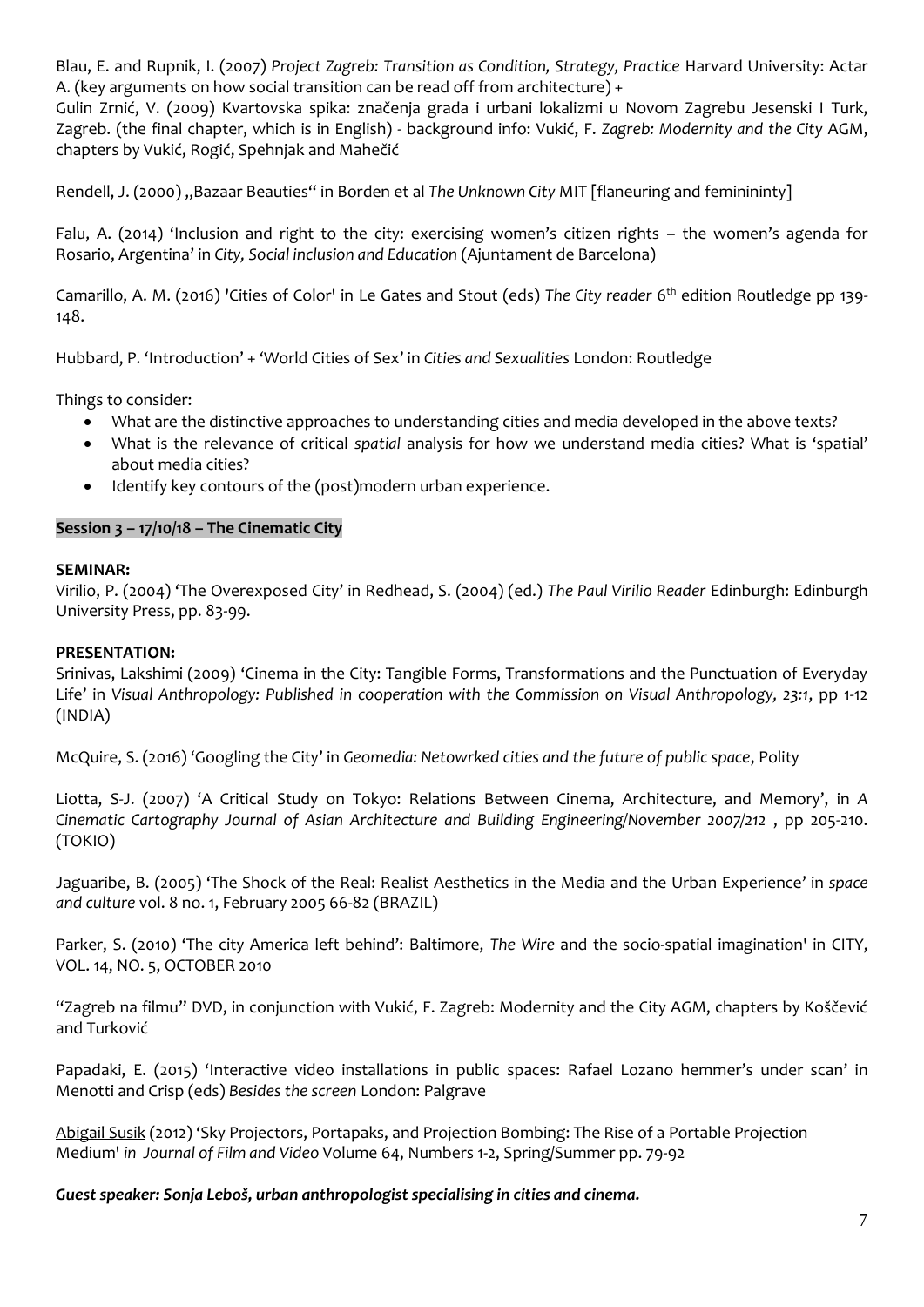- Writers on this subject emphasise that cinema is not merely a media form, but the key urban institution. Explain, with reference to any empirical case study.
- It seems that it is difficult and indeed unproductive to divide cinematic representations of cities and material urban environments. Why do you think that might be so?
- How do cinematic practices differ in the different cultural contexts in which we encounter them via the above case studies?
- How do we 'negotiate' or change the city via projection?

#### **Session 4 – 24/10/18 - Exploring Urban Screens and Media Architectures: from the Window to the Façade, with an introduction to urban semiotics**

Seminar will be held in the city - details TBA. Seminar is Urban Walk 1.

Useful references for case study readings….

*'Architecture as signs': postmodern and (post)socialist spaces and significations:*

*Scanned selections from* Venturi, R. and Scott Brown, D. (2004) *Architecture as Signs and Systems: for a Mannerist Time* Belknap Press of Harvard University Press, pp. 12-40, 93-101, 120-128. (LAS VEGAS)

David Frisby (2002) 'The metropolis as text: Otto Wagner and Vienna's 'Second Renaissance' in Leach, N. (ed) *The Hieroglyphics of Space: Reading and experiencing the modern metropolis* London and New York: Routledge. (VIENNA)

Notarro Ana (2002) Resurrecting an imperial past: strategies of self-representation and 'masquerade' in fascist Rome (1934–1938)' in Leach, N. (ed) *The Hieroglyphics of Space: Reading and experiencing the modern metropolis* London and New York: Routledge. (ROME)

Abram, M. (2011) 'Building the Capital City of the Peoples of Yugoslavia: Representations of Socialist Yugoslavism in Belgrade's Public Space 1944-1961' in *Croatian Political Science Review*, Vol. 51, No. 5, 2014, pp. 36-57 (BELGRADE)

Read in conjunction with:

+ Vukić, F. *Zagreb: Modernity and the City* AGM, chapter by Prelog. (ZAGREB)

+ Milesvka, Suzana (2016) 'The Renaming Machine in the Balkans as a Strategy of "Accumulation by Dispossession"' in Krajina, Z. and Blanuša, N. (eds) *EU Europe Unfinished* London: Rowman and Littlefield. (kitsch constructions in SKOPJE) – but see also 'Erasing the traces: the 'denazification' of post-revolutionary Berlin and Bucharest' by N. Leach in *The Hieroglyphics of Space* (op.cit)

Michelle M. Metro-Roland (2011) 'Signs in the City' in *Tourists, Signs and the City: The Semiotics of Culture in an Urban Landscape* Ashgate. (BUDAPEST)

Hasson, S. (2002) 'The Syntax of Jerusalem: Urban Morphology, Culture, and Power' in John Eade and Christopher Mele (eds.) *Understanding the City: Contemporary and Future Perspectives* London: Blackwell pp 278- 304 (JERUSALEM)

#### *Screen cultures:*

Chris, Berry, Kay Dickinson, Janet Harbord, Rachel "Archive, Surveillance, Attention: Tracking the Screen in Public Spaces" in *At the Very Beginning, at the Very End: Film Theories in Perspective*, ed. Francesco Casetti, Jane Gaines, and Valentina Re (Udine: Forum, 2010), pp. 373-380 (LONDON AND CAIRO)

McCarthy, A. (2001) *Ambient television: visual culture and public space* Duke Uni Press, ch 4 ('Shaping public and private space with tv screens')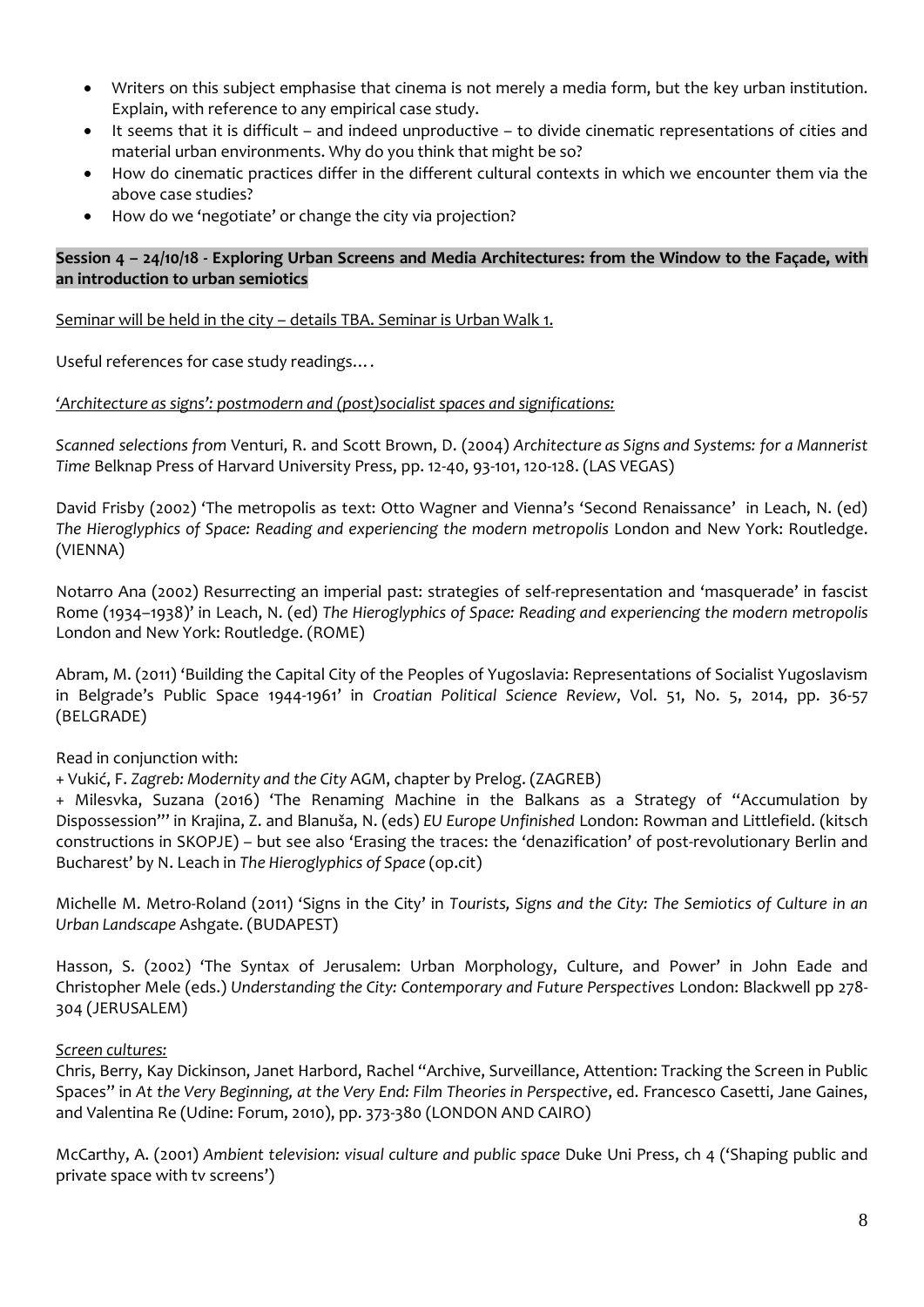Krajina, Z. (2015) 'Public Screenings Beside Screens: A Spatial perspective' in Crisp, V and Menotti G (2015) *Besides the Screen: Moving Images through Distribution, Promotion and Curation* London Palgrave, pp 177-195. (ZADAR)

Things to consider:

- How might screens structure our ways of seeing and being in the city?
- What is the relevance of urban signage for how our daily environments are structured?

## **No classes on 31 October 2018**

#### **Session 5 – 14/11/18 – Outdoor Advertising: Images and Impulses of Urban Consumption**

SEMINAR:

Krajina, Z. (2014) 'Introduction' + Chapter 4 in *Negotiating the Mediated City* London: Routledge.

## CASES:

Lewis, Steven (2003) 'The Media of New Public Spaces in Global Cities: Subway advertising in Beijing, Hong Kong, Shanghai and Taipei' in *Continuum: Journal of Media & Cultural Studies, 17:3, 261-272*

*– read in conjunction with Tingwei Zhang 'Chinese Cities in a Global Society', in 2016 Le Gates and Stout (eds) The City reader 6th edition Routledge pp 687-695*

Cresswell, T. (1998) 'Night discourse: Producing/consuming meaning on the street' in Nicholas R. Fyfe (ed) *Images of the Street* London: Routledge, pp 261-270

McCarthy, A. (2001) *Ambient television: visual culture and public space* Duke Uni Press, ch 5 'Television at the point of purchase')

Jackson, Peter (1998) 'Domesticating the Street: the contested spaces of the high street and the mall' in Nicholas R. Fyfe *Images of the Street* (ed) London: Routledge, pp 174-188

David Rowe & Nathaniel Bavinton (2011) Tender for the night: After-dark cultural complexities in the night-time economy, Continuum: Journal of Media & Cultural Studies, 25:6, 811-825 (UK)

[Luděk Sýkora](http://usj.sagepub.com/search?author1=Lud%C4%9Bk+S%C3%BDkora&sortspec=date&submit=Submit) and [Stefan Bouzarovski](http://usj.sagepub.com/search?author1=Stefan+Bouzarovski&sortspec=date&submit=Submit) (2012) 'Multiple Transformations: Conceptualising the Post-communist Urban Transition' *Urban Studies* 49: 43-60 [access via library subscription]

Things to consider:

- Is urban/outdoor advertising only about selling products and services? What are the other relevant nonfunctionalist ways to 'read' the role of outdoor advertising in the 'urban metabolism' (cf. Cronin)?
- How does consumption its patterns, spaces and institutions make life in cities specific?

#### **No classes on 7 November 2018**

## **Session 6 – 14/11/18 – Urban branding and regeneration: privatisation of public space as motor of post-industrial urbanism?**

#### SEMINAR:

Kevin Robins, 'Towards London a city beyond nation', *British Cultural Studies* (Eds David Morley + K Robins)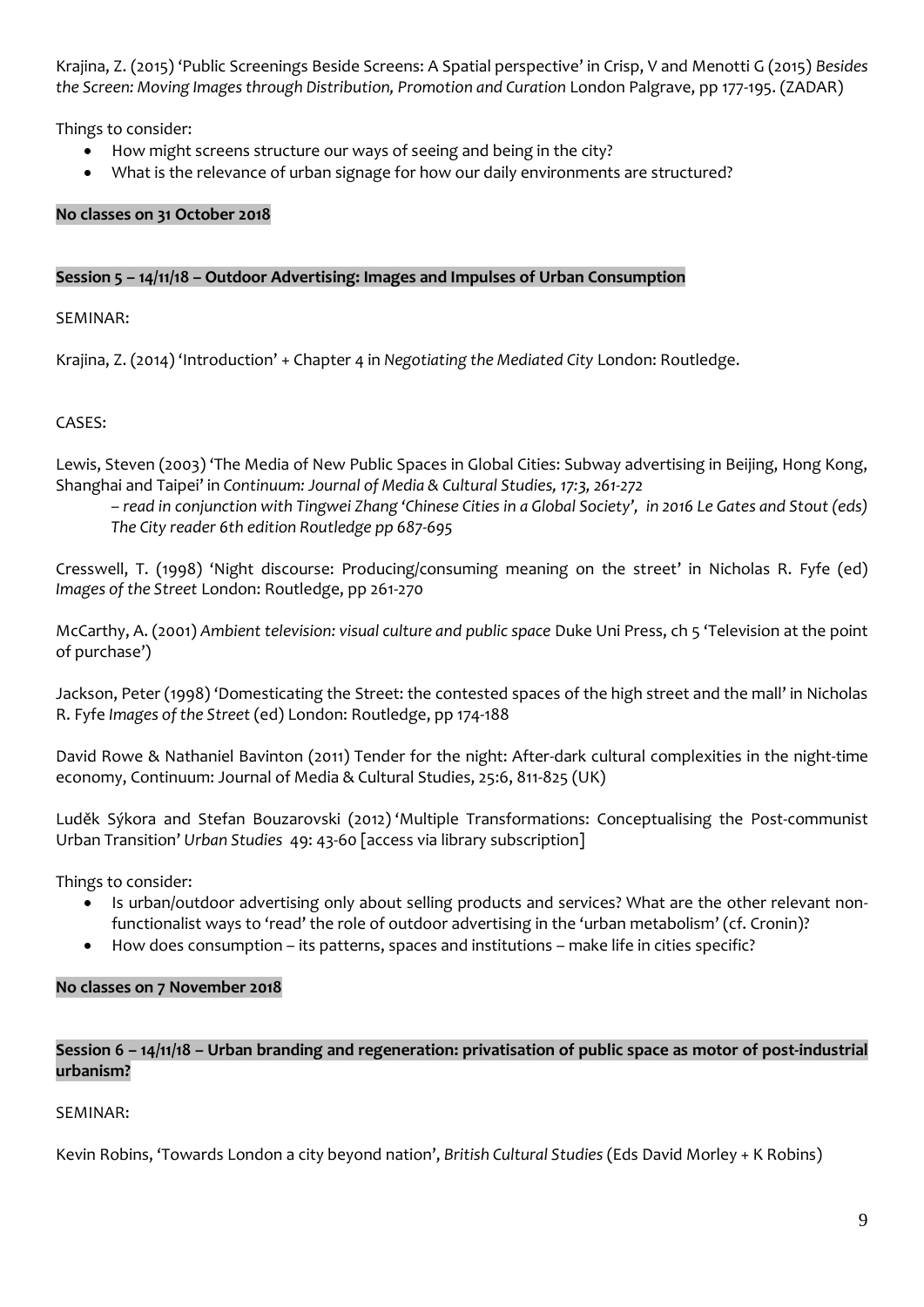#### CASES:

Ch 2 + 4 from Agnès Rocamora (2009) *Fashioning The City: Paris, Fashion and the Media* IB Tauris

Allen, John (2006). Ambient power: Berlin's Potsdamer Platz and the seductive logic of public spaces. *Urban Studies*, 43(2) pp. 441–455.

Dodd, Dianne (2000) 'Barcelona: The making of a Cultural City' in Miles, M. (et al) eds *The City Cultures Reader 2nd edition* London Routledge

Betancour, A. and Hasdell, P. (2000) 'Tango: A Choreography of Urban Displacement' in Miles, M. (et al) eds *The City Cultures Reader 2nd edition* London Routledge

Silk, M. (2014) 'The London 2012 Olympics: The cultural politics of urban regeneration' in *Journal of Urban Cultural Studies* volume 1 number 2 pp 273-293 [ask course leader for the copy]

Mehmet Bariş Kuymulu (2013) Reclaiming the right to the city: Reflections on the urban uprisings in Turkey, in *City*, 17:3, 274-278 (protests against commodification in ISTANBUL)

Maros Krivy , Eduardo Mendieta , Anna Richter & Bob Catterall (2011) On 'the urbanism of nothing', City: analysis of urban trends, culture, theory, policy, action, 15:2, 241-249 ('void spaces' in UK)

Curtis, B. 'That Place Where: Some Thoughts on memory and the City' in Borden, I., Kerr, J. et al (eds.) *Unknown City: Contesting Architecture and Social Space* (VENICE)

Things to think about:

- What might 'post-industrial' urbanism be about?
- Who do 'creative cities' as motors of urban economic growth benefit? Who is left behind?

#### **Session 7 – 21/11/18 – Visions and pitfalls of virtual urbanity: governance and protests**

#### SEMINAR:

Scott McQuire, et al. (2013) 'Mega Screens for Mega Cities' in *Theory, Culture & Society* 30(7/8) 325–341

McQuire, S. (2008) 'Preface' in *The Media City: Media, Architecture and Urban Space* Los Angeles, London, New Delhi and Singapore: Sage Publications, pp. vii-x.

#### CASES:

Shapiro, A. (2017) Street-level: Google Street View's abstraction by datafication, *New Media & Society*, 1-19

Alberto Corsín Jiménez (2014) 'The right to infrastructure: a prototype for open source urbanism' in Environment and Planning D: Society and Space, volume 32, pages 342 – 362 (CITIZEN-LED INFRASTRUCTURE)

Gerbaudo, P. (2012) 'We are not guys of comment and like': The Revolutionary Coalescence of Shabab-al-Facebook' in *TweeTS and The STreeTS Social Media and Contemporary activism* London: Pluto.

Rowland Atkinson & Paul Willis (2009) Transparent cities: Re‐shaping the urban experience through interactive video game simulation, City: analysis of urban trends, culture, theory, policy, action, 13:4, 403-417 (VIDEO GAMES)

Lagerkvist, A. (2010) 'The Future Is Here: Media, Memory, and Futurity in Shanghai', in Space and culture 13/3 220-238.

One empirical study of your choice from Aurigi, A. and Cindio, F. (eds) *Augmented Urban Spaces: Articulating the Physical and Electronic City* Ashgate.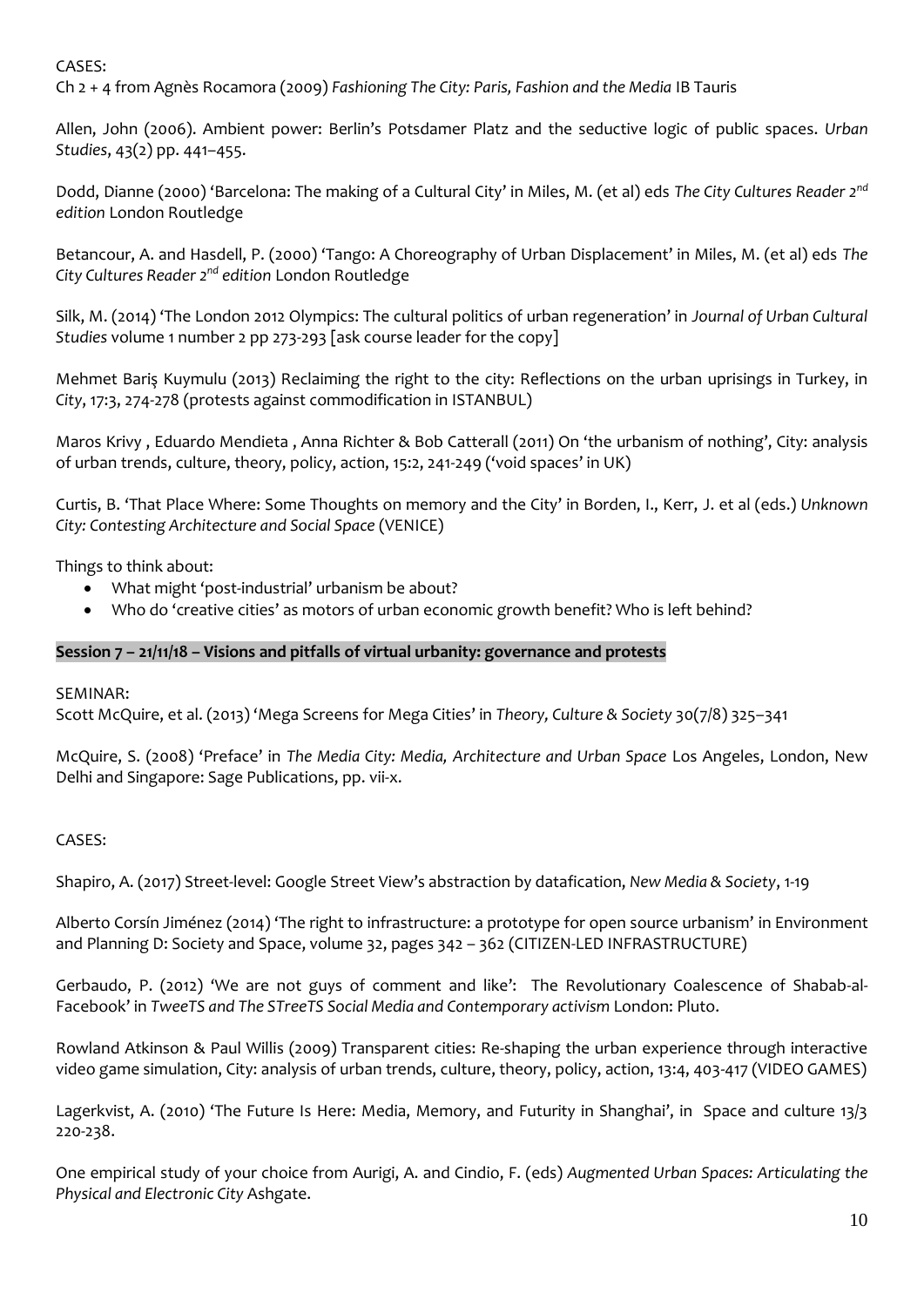One empirical study of your choice from Marvin et al *Cybercities reader*, Routledge.

Things to consider:

- Is the so-called virtual city anything more than an image of an impossible, utopian future? If not, why does this idea continue to inspire certain political agendas and popular media commentary?
- How do virtual and material worlds interact in urban space in any empirical case?
- What might be the relevance of transport for how we understand virtual travel within and across cities?
- What does 'smart city' have to do with the city in which you live? Where is the 'smart' city?

#### **Session 8 – 28/11/18 – Understanding (post)modern urban sensibilities from below: Urban Walks**

*\*\*\*Note: This week students submit, in seminars, their coursework (urban diary), to which feedback will be given by the end of Session 10.\*\*\**

Session 8 will be a series of urban walks encompassing: Radnička cesta (former industrial now financial centre), Medika squat, Cvjetni shopping centre, spaces for sex in public and prostitution in the centre (please read Phil Hubbard ch 4 'Public sex'), and the MSU media façade. Meeting time and place TBA.

## **Session 9 – 5/12/18 – Experiences of mobile urban living and 'personal' media**

SEMINAR:

Glaeser, E. (2016) 'Our Urban Species' in Le Gates and Stout (eds) *The City reader* 6 th edition Routledge pp 707- 715.

Featherstone, M. (1998) The Flâneur, the City and Virtual Public Life, in *Urban Studies Vol 35, Issue 5-6, 1998*

CASES:

Hjorth, L. (2012) 'Still mobile: A case study on mobility, home and being away in Shanghai', *Mobile Technologies and Place*, (eds) G. Goggin & R. Wilken, New York: Routledge, pp. 140-156.

Jungnickel, K. & Aldred, R. (2014) 'Cycling's sensory strategies: how cyclists mediated their exposure to the urban environment' in *Mobilities* 9: 2, pp 238-255.

Krajina, Z. (2014) *Negotiating the Mediated city, chapter 4 on London Old Street*

Any of the case studies in chapters 4, 5, 6 or 9 (the impact of the financial crisis in Greece on urban mobility; public transport as urban mobile experience; encounters with migrants in European cities; 'hypermobile' citizens and flying) from: Timothy Shortell and Evrick Brown (eds) (2014) *Walking in the European City: Quotidian Mobility and Urban Ethnography* Ashgate.

*Sarah Sharma (2008) Taxis as media: a temporal materialist reading of the taxi-cab, Social Identities: Journal for the Study of Race, Nation and Culture, 14:4, 457-464 (TAXIS)*

Adrian Mackenzie (2007) 'From Café to Park Bench: Wi-Fi® and Technological Overflows in the City' in Shell and Urry (eds) *Mobile technologies of the City* London: Routledge.

Things to consider:

• Define 'presence' in the context of everyday mobile phone use in the city.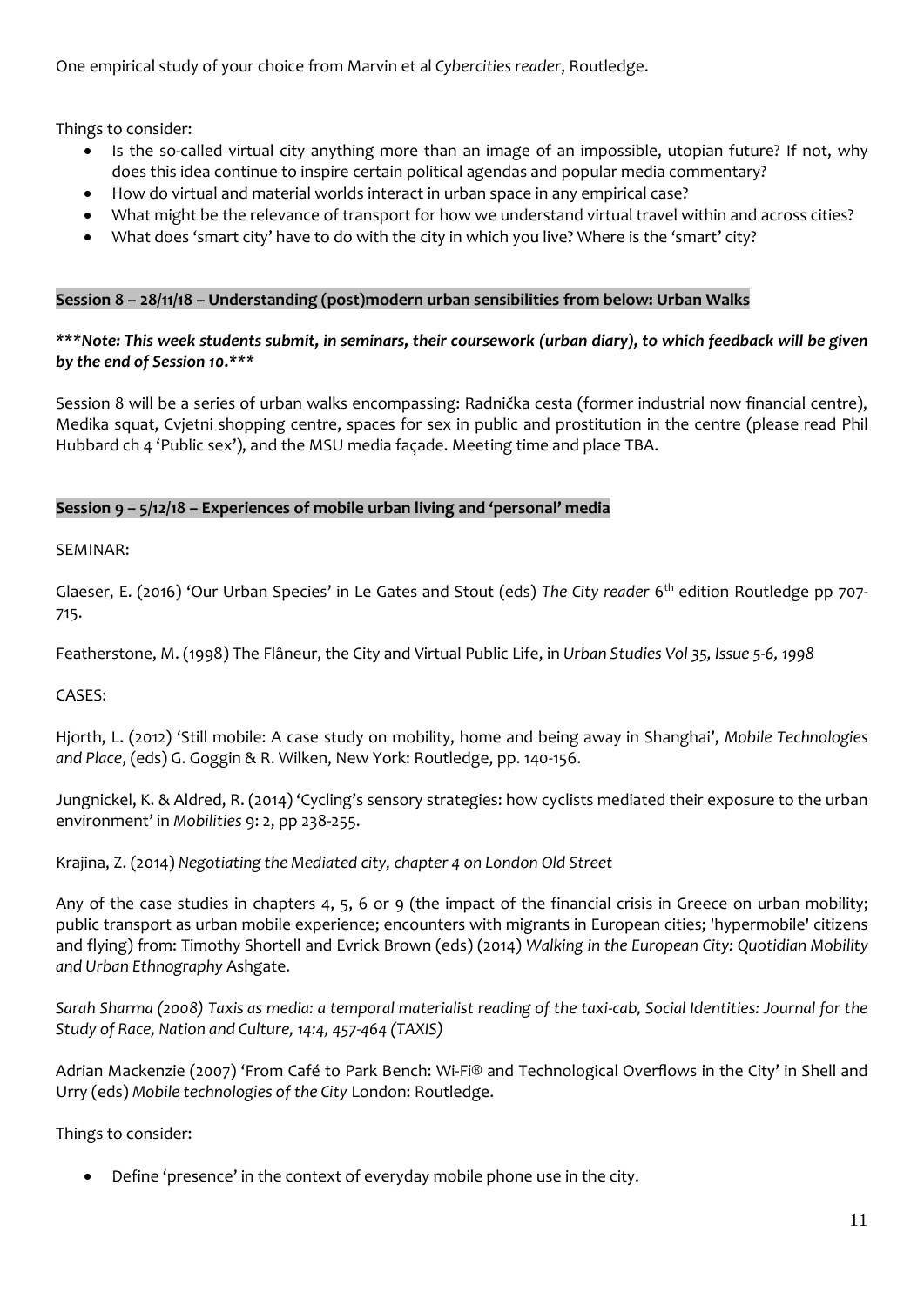- When users engage with the virtual worlds via their handheld technologies as they traverse the 'real' city, where are they – and why would that matter?
- How is the experience of the city mediated with which political consequences for public urban cultures?

## **Session 10 – 12/12/18 – Media, community, and the city: belonging and difference**

**SEMINAR**: Zygmunt Bauman: City of Fears, City of Hopes (online via Goldsmiths College) – quintessential

#### **CASES:**

Wacquant, L. (2014) Ghettos and Anti-ghettos: the new regime of urban marginality in the 21<sup>st</sup> century in *City*, *Social inclusion and Education* (Ajuntament de Barcelona)

Georgiou, M. (2013) *Media and the City: Cosmopolitanism and difference, chapter 5 – Community and transnational solidarities* London: Polity

Fuller, M. (2005) 'The r, the a, the d, the i, the o: the media ecology of pirate radio' in *Media Ecologies* MIT.

Andrew Wallace (2014) The English riots of 2011: Summoning community, depoliticising the city, City: analysis of urban trends, culture, theory, policy, action, 18:1, 10-24,

Martijn Oosterbaan (2009) Sonic Supremacy: Sound, Space and Charisma in a Favela in Rio de Janeiro, in *Critique of Anthropology* Vol 29(1) 81–104

Vukić, F. *Zagreb: Modernity and the City* AGM, chapters by Gligo and Dragaš

Beachy Robert (2015) *Gay Berlin* Alfred A Knopf: New York. Introduction + chapter 2 [ask course leader for copy]

McCarthy, A. (2001) *Ambient television: visual culture and public space* Duke Uni Press, ch 1 ('TV, class, and social control in the 1940s neighbourhood tavern' )

Scott Mcquire (2010) 'Rethinking media events: large screens, public space broadcasting and beyond' *in New Media and Society* 12(4) 567–582

Borden, I. (2002) 'Another Pavement, Another Beach: Skateboarding and the Performative Critique of Architecture' in Borden, I. et al. (eds.) The Unknown City: Contesting Architecture and Social Space Cambridge, MA and London: MIT Press, pp. 178-199.

Anderson, K. J. (2015/1987) 'The Idea of Chinatown: the power of place and institutional practice in the making of a racial category' in Gieseking, J. J. et al (eds) The People, place and space reader London: Routledge pp 87-91

Robins, K. (2001) 'To London: A city beyond the nation' in Morley and Robins (eds) *British Cultural Studies* oxford Uni Press.

Things to consider:

- Is 'neighbourhood' different from 'community' in the context of urban living?
- What role are media said to have in the construction of urban communities, in any of the above cases? Do you agree – is the relevance of media technologies overstated or underestimated in the context of urban communities?

#### **Session 11 – 19/12/18 – Public art, street art: intervening into the urban realm**

#### **Seminar:**

Ash Amin (2008) Collective Culture and Urban Public Space, in *City*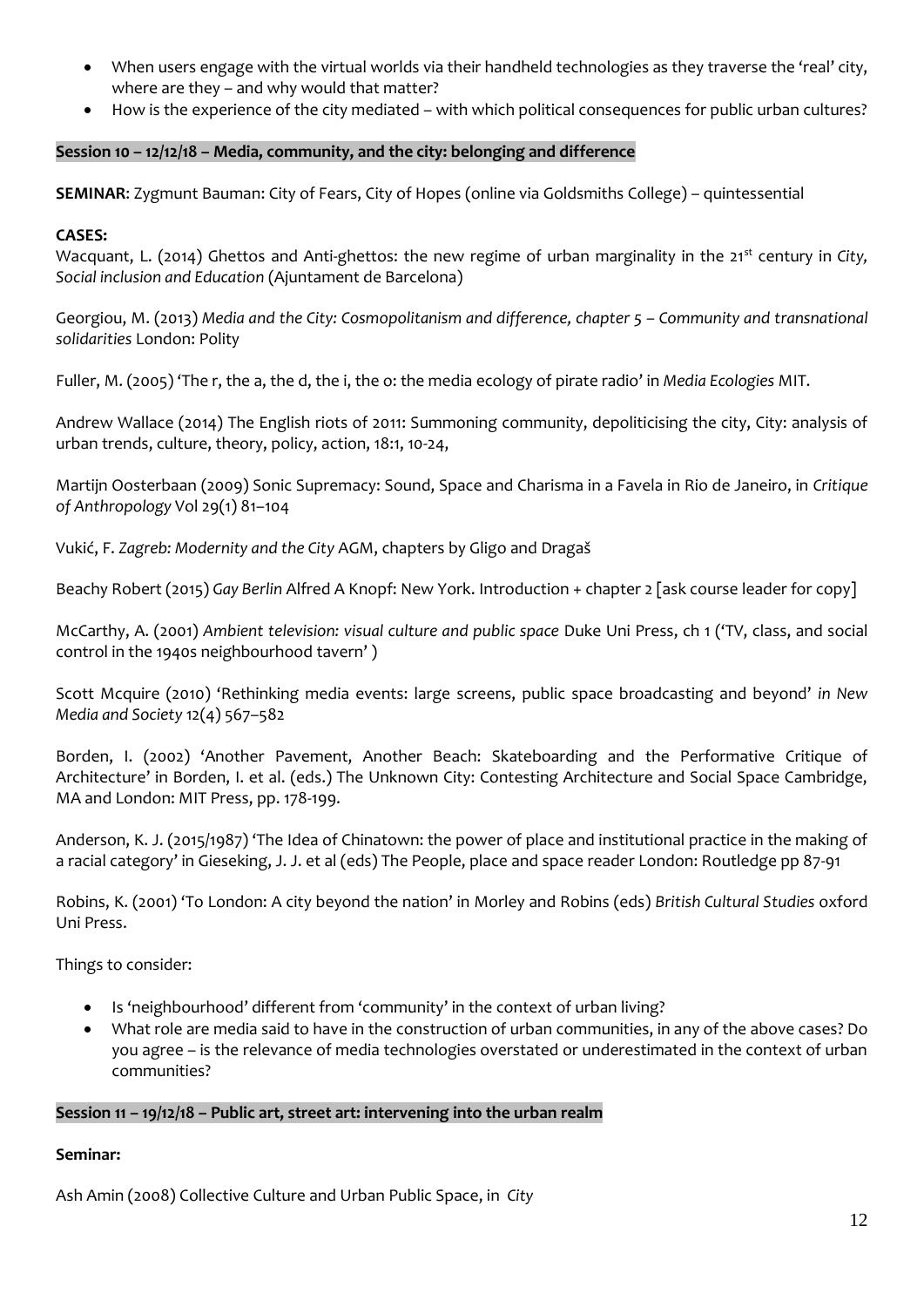#### **CASES:**

Baza, Mona (2014) 'Cairo Diary: Space Wars, Public Visibility and the Transformation of public space in postrevolutionary Egypt' in Berry, C. et al (eds) *Public space, media Space* London: Palgrave

McCreery, S. (2002) The Claremont Road situation in Borden, I. et al. (eds.) The Unknown City: Contesting Architecture and Social Space Cambridge, MA and London: MIT Press, pp.228-245

Krajina, Z. (2016) 'The Alternative Urbanism of Psychogeography in the Mediated City' in Shaw, D. and Humm, M. (eds) (2016) *Radical Space* London: Rowman and Littlefield, pp 39-64

## *Guest speakers: Ana Kutleša (curator of Urban festival [http://urbanfestival.blok.hr/12/en/\)](http://urbanfestival.blok.hr/12/en/)*

Things to consider:

- Is public art progressive or reactionary in relation to urban politics and processes of exclusion/stratification, privatisation/commercialisation, and globalisation?
- How and why do other visual cultures like public announcements and promotion/advertising 'coquette' with artistic expression?
- Given the variety of voices which never a variety of equals seen, through various announcements and interventions, speaking about any specific urban space, how might we define 'public urban space'?

#### **Session 12 – 9/1/18 – Place-making in mediated urban space: daily life in techno-urbanism**

**Seminar:** AbdouMaliq Simone (2006) 'Pirate Towns: Reworking Social and Symbolic Infrastructures in Johannesburg and Douala' *Urban Stud* February 2006 vol. 43 no. 2 357-370

#### **Presentations:**

Shaun Moores & Monika Metykova (2009): Knowing How to Get Around: Place, Migration, and Communication, The Communication Review, 12:4, 313-326 (LONDON)

Krajina, Z. (2014) Negotiating the Mediated city - chapter 6 (ZADAR)

Joshua Long (2013) Sense of place and place-based activism in the neoliberal city, in *City*: analysis of urban trends, culture, theory, policy, action, 17:1, 52-67 (alternative forms of 're-branding' cities, USA)

Klausen, M. (2014) 'Re-enchanting the city: hybrid space, affect and playful performance in geocaching, a location-based mobile game' in *Urban cultural studies* volume 1 number 2 [ask course leader for copy] (KOPENHAGEN)

Fish, M. (2016) 'Contested Spaces/Radical Places: Squatting, Place and Subjectivity' in Shaw, D. and Humm, M. 8eds.) *Radical Space* Rowman and Littlefield

Collins, Matthew. 'Conflict and Contact: The "Humane" City, Agonistic Politics, and the Phenomenological Body'. *Environment and Planning D: Society and Space* 28 (2010): 913–30.

Things to consider:

- How might we distinguish space and place in media cities?
- Is place specific only to life in physical spaces?
- What is 'place-making'? Can it be 'planned'?
- Are non-places anything more than an idea?

#### **Session 13 – 16/1/18 – Urban media research as a mode of representation and critique of life in mediated cities**

#### *Guest speaker: Mislav Mucko*